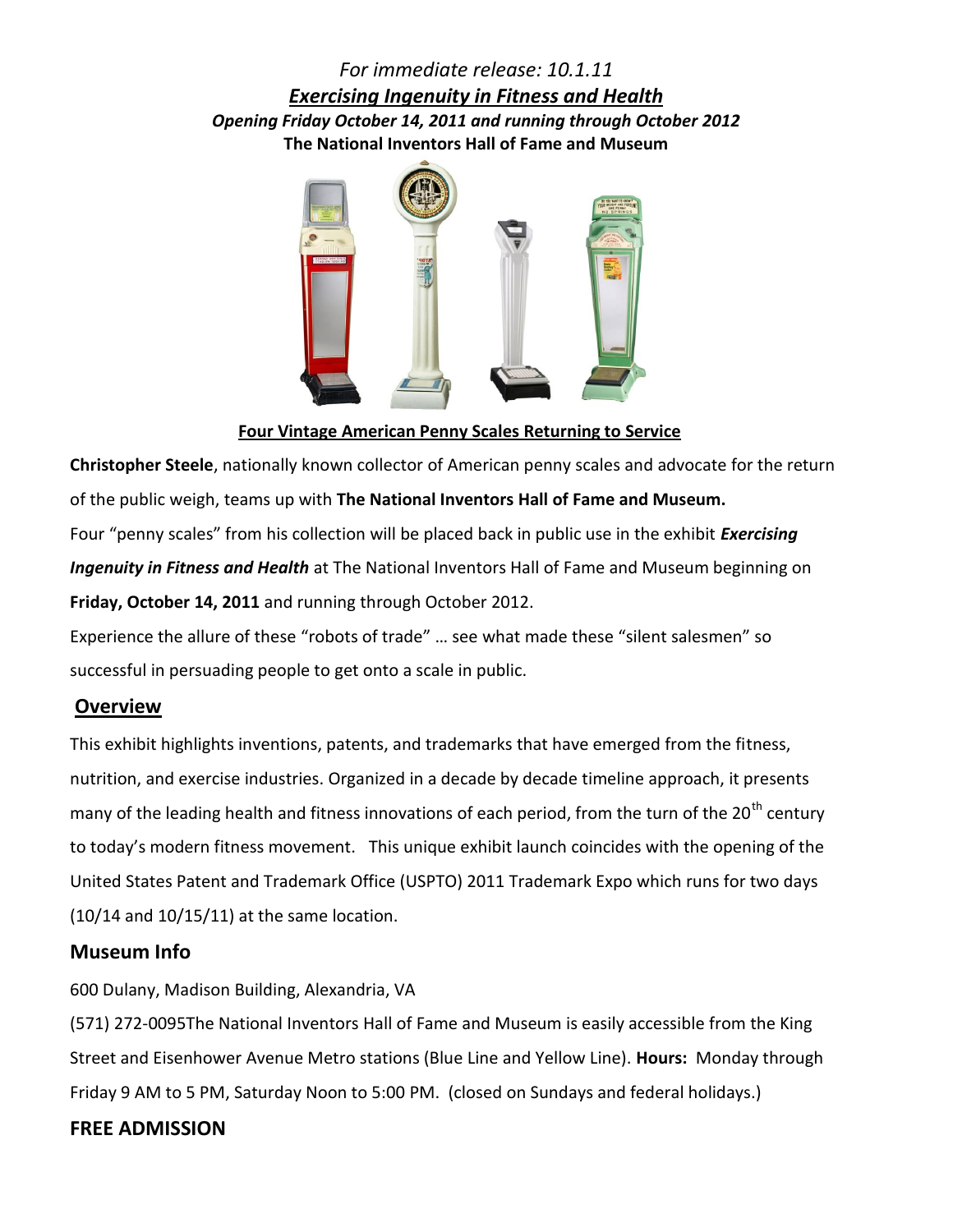

Christopher Steele with some of his favorite American penny scales

## **About Penny Scales**

Historically, penny scales were a positive force for maintaining health and happiness. For a half century, Americans relied on penny scales to watch their weight. At their peak, over 10 billion pennies were dropped annually into these colorful machines.

## **The American Weigh: Christopher Steele Collection**

Steele's top 100 penny scales span 100 years. It has taken Steele nearly 40 years to assemble this nationally recognized collection. The collection includes a cast-iron workhorse from 1891, penny scales from the colorful art deco period, novelty scales of the 1950s and 1960s, and the rarest mechanism-free computer scale of 1991. A national treasure, this collection eloquently chronicles 100 years of American ingenuity, technology and industrial design.

**More information** and pictures can be found on the web: [www.americanpennyscales.com.](http://www.americanpennyscales.com/) Click on "Media" tab for press releases and to download pictures for publication. <http://www.theamericanweigh.com/media.html>

**Contact:** Christopher Steele Cell: 614.361.5515 Desk: 614.421.2201 Email: [theamericanweigh@gmail.com](mailto:theamericanweigh@gmail.com)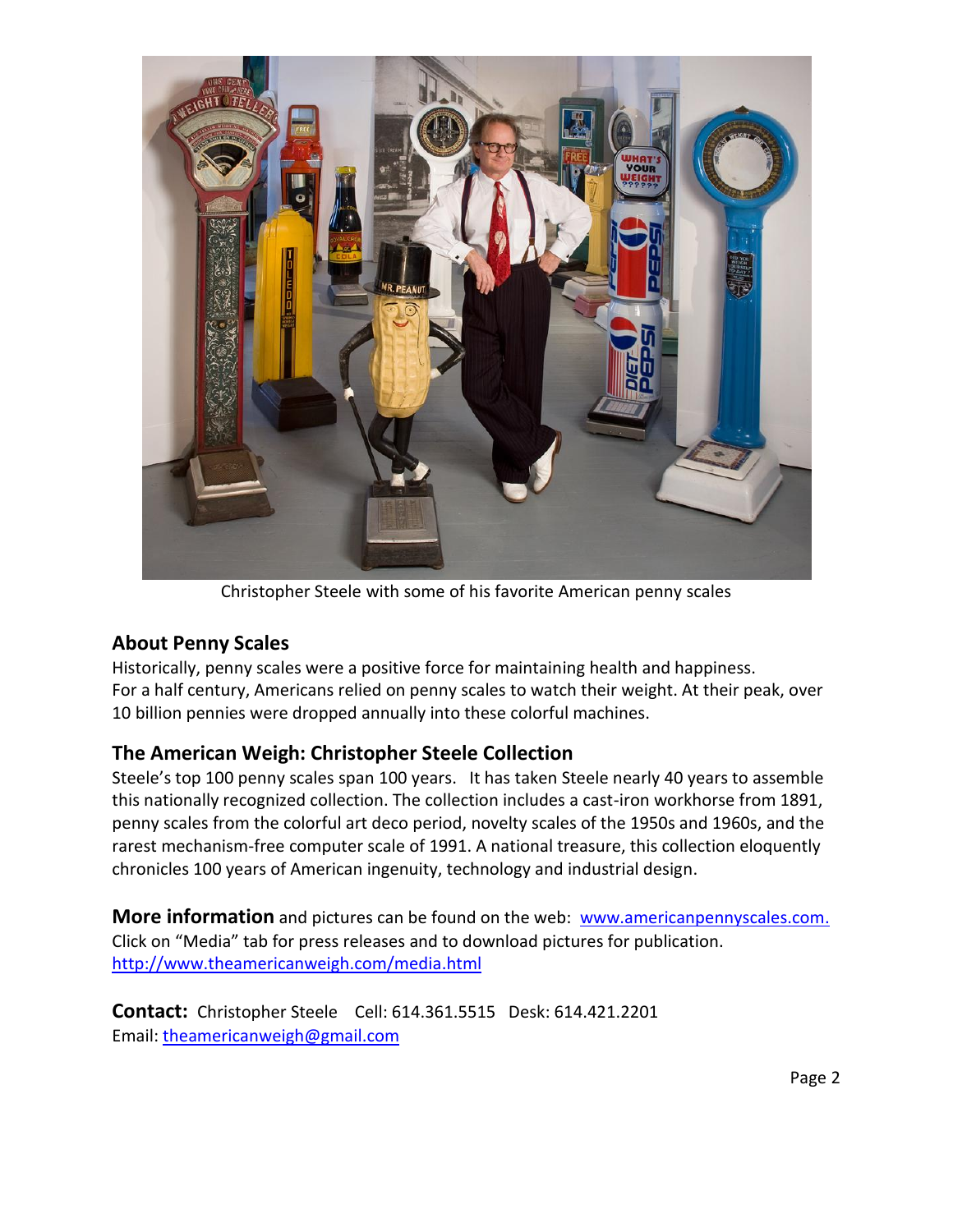# **Brief History of the American Penny Scale**

In the late 1880s, the first American penny scales made their way onto the scene, offering the public their first opportunity to monitor their weight and health without visiting a doctor's office. By the 1930s and 1940s, these mechanical wonders brought in over 10 billion pennies or \$100 million annually. This would be over 1.5 billion in today's dollars.

Inventors outdid one another by creating gimmicks that enticed people to drop in a penny. Some scales told fortunes, some dispensed pictures of movie stars, and some returned the coin when the correct weight was guessed. Sheer beauty and sophisticated design attracted people to these money-making machines. Penny scales by top designers John Gordon Rideout, Harold Van Doren and Joseph Sinel mirrored silhouettes of modern skyscrapers and discreetly delivered one's weight. Less modern scales relied heavily on larger round dials that could easily be seen by prying eyes.

As an artist and lifelong community volunteer, Steele has worked as a contract potter, performance artist, visual artist and architectural model builder. Steele is an inventor and is developing a new coin-operated weighing machine. He would love to see the return of public weighing in America.

Penny scales evoke nostalgia for simpler, healthier times and have all but vanished from the American landscape.

I am on a mission to spark a return of the public weigh, a century long tradition.

Penny Scales historically were a positive force for maintaining health and happiness.

Perhaps more importantly, they provide the perfect hook for bringing people to the discussion of the importance of maintaining healthy weight.



Christopher Steele with Mr. Peanut Scale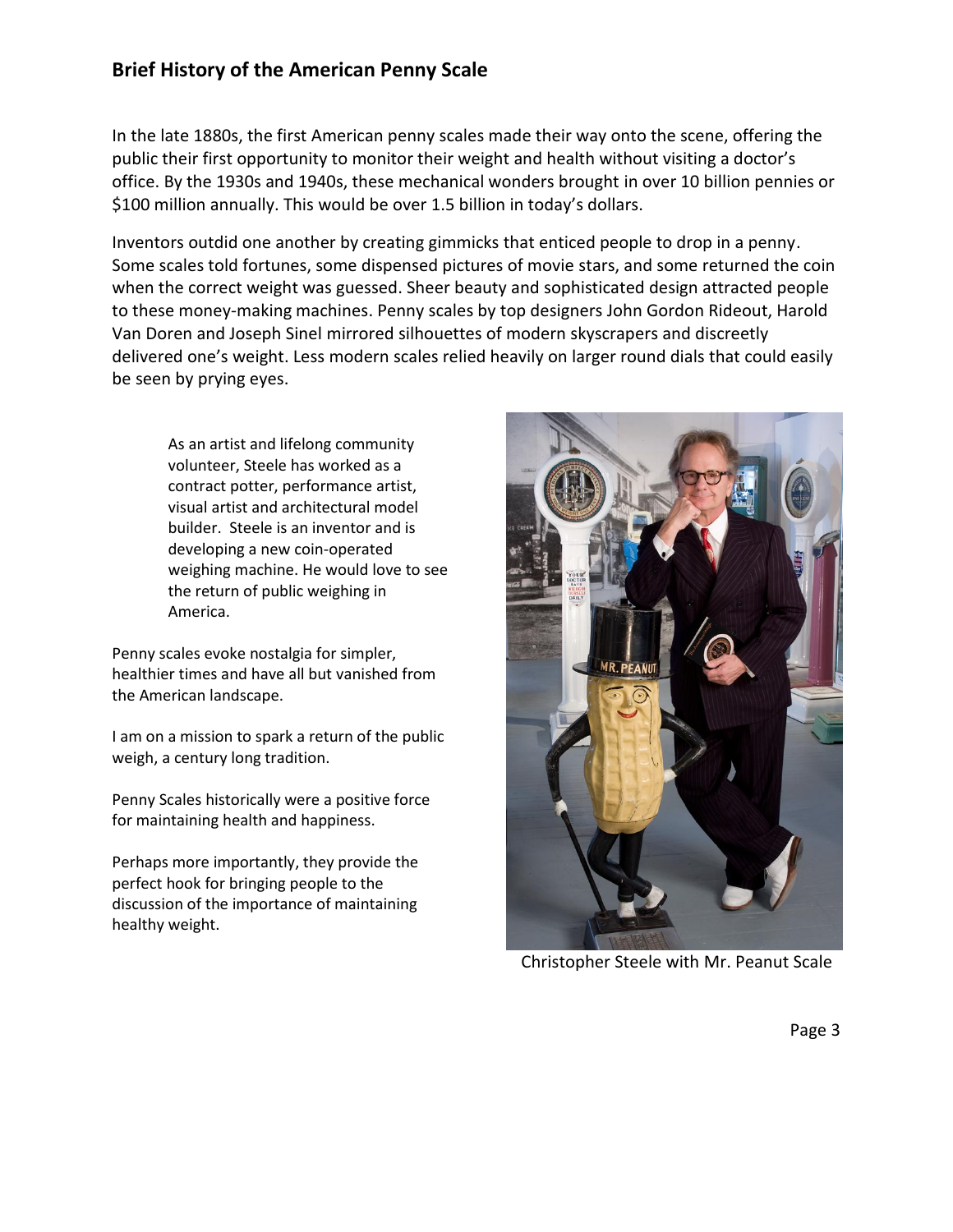## **Peerless Aristocrat De Luxe** circa 1920s

Manufactured by Caille Brothers of Detroit for Peerless Weighing Machine Company Mechanism patent filed September 23, 1921; granted August 9, 1927.

### **Penny Scale Feature**

The mechanism of this scale is so sensitive the needle on the dial will pulsate with the beat of a heart.

## **Penny Scale History**

Along with innovative engineering, real ingenuity was required of the scale designers to attract passers-by. Horoscopes, mirrors, games of chance and other clever gimmicks were used to "turn pennies into gold."

## **A 1937 U.S. Commerce report stated:**

70 times the population weighed themselves annually by dropping over 10 billion pennies, or over \$100 million dollars into penny scales. This is equivalent to \$1.5 billion today.

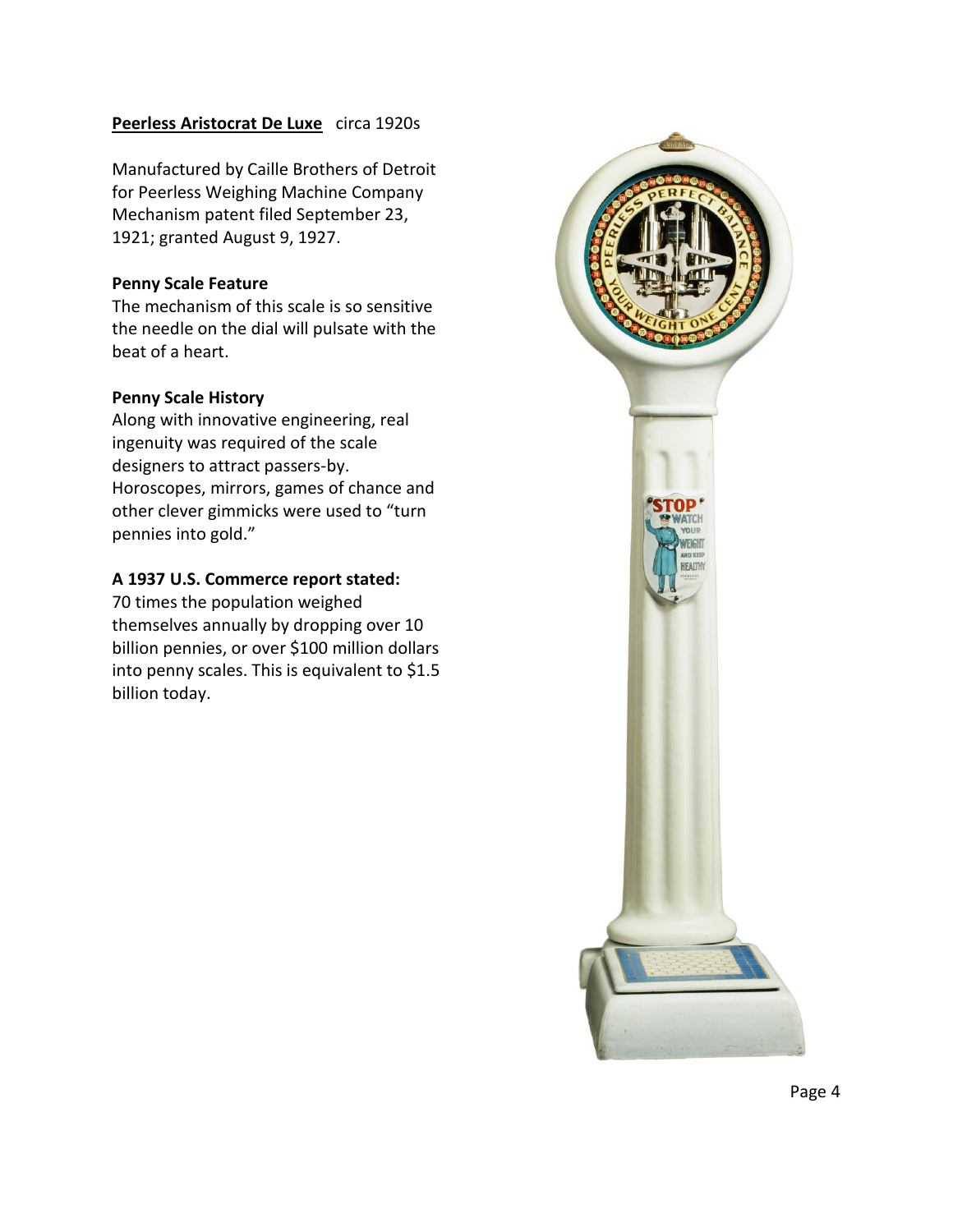## **Watling Tom Thumb Fortune Telling Scale**

Manufactured in 1939 by Watling Manufacturing Company, Chicago Coin Controlled Amusement Apparatus Patent filed February 15, 1932

#### **Penny Scale Feature**

In addition to seeing one's weight, one of 21 questions on such things as love, marriage and work could be chosen by turning a flexible metal band. After selecting the fortune of interest and dropping in a penny, a door would open to reveal an answer.

#### **Penny Scale History**

In the late 1880s the first American penny scales make their way onto the scene and become our first vending service. This designation is earned at the dawn of the vending machine era simply because these mechanical wonders did not issue products. It wasn't long before the scale designers and engineers added enticements such as tickets with pictures of Hollywood movie stars, cards and scrolls with horoscopes, and even gum and candy to increase profits.



Page 5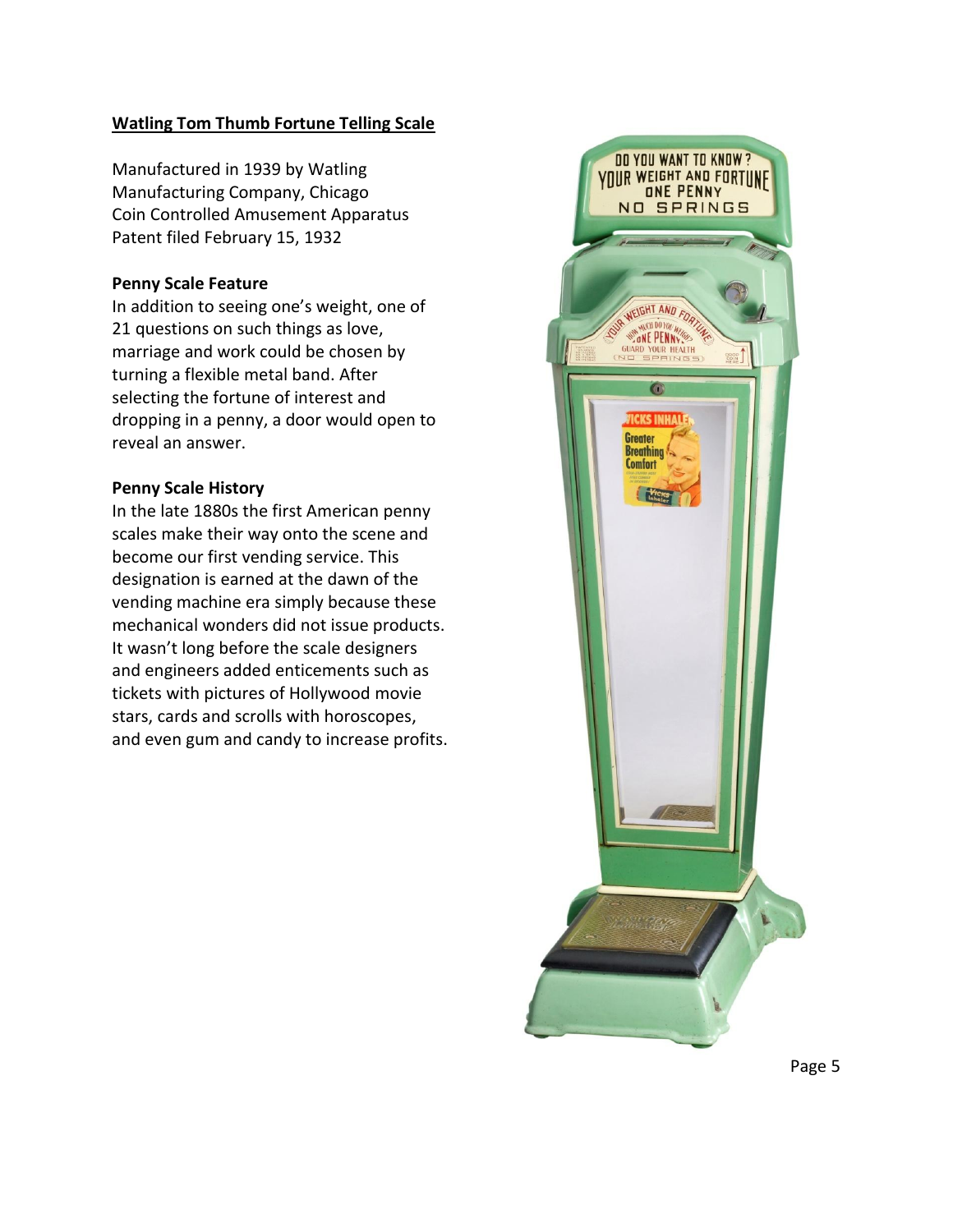## **Navco**

Manufactured by Barnes Scale Company, Detroit Design patent granted to Nobel L. Fellows April 1, 1930

#### **Penny Scale Feature**

Exquisite design and one of the finest of the Art Deco scales

The design is reminiscent of an evening gown. Materials are cast iron, white black porcelain enamel and ceramic tile.

### **Penny Scale History**

The colorful designs, intricate mechanisms, and fine craftsmanship stand tribute to the remarkable accomplishments of America's first vending service.